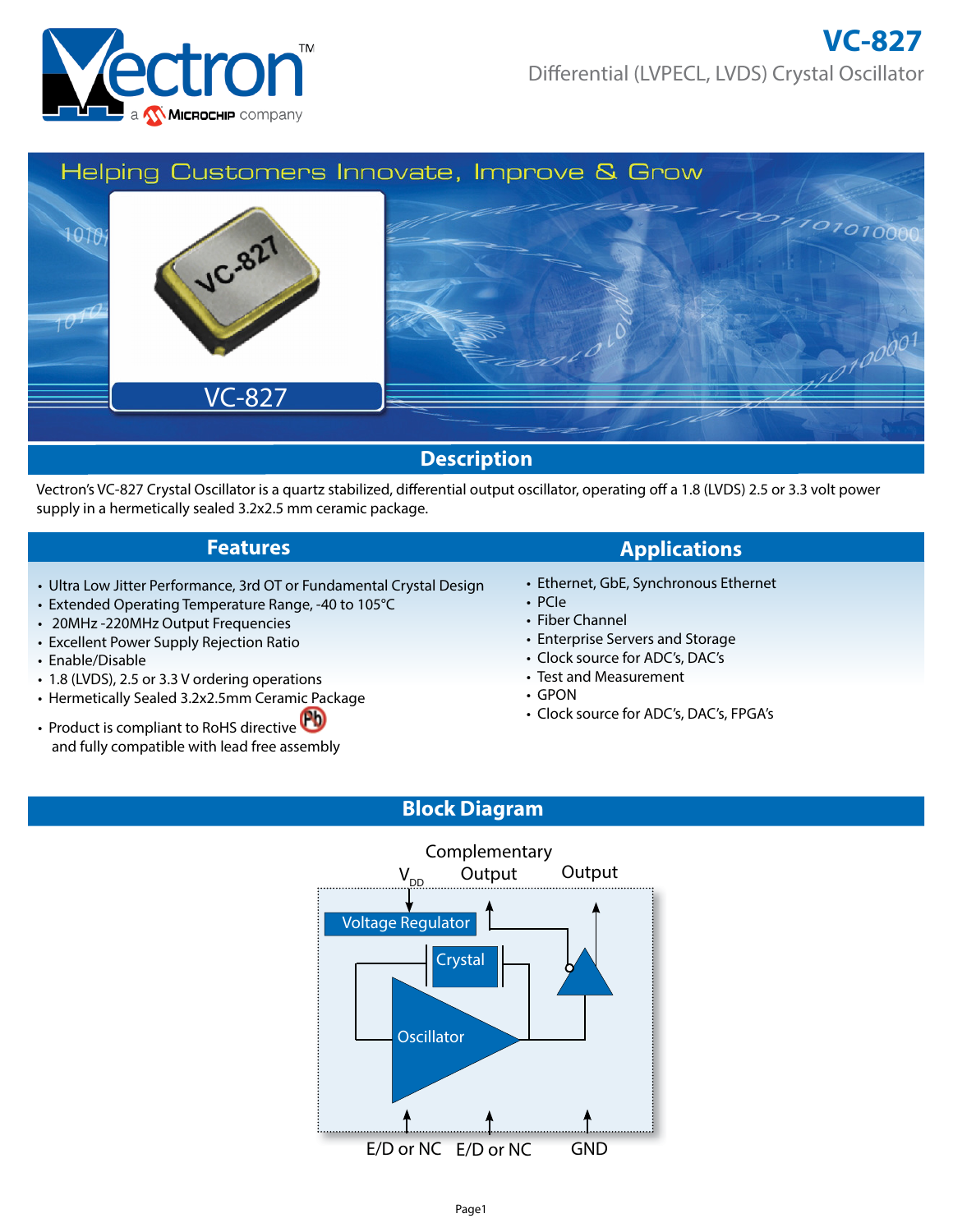# **Performance Specifications**

| <b>Table 1. Electrical Performance, LVPECL Option</b>                                                           |                                    |                                      |                                                                             |                                      |                       |  |  |
|-----------------------------------------------------------------------------------------------------------------|------------------------------------|--------------------------------------|-----------------------------------------------------------------------------|--------------------------------------|-----------------------|--|--|
| Parameter                                                                                                       | Symbol                             | Min                                  | <b>Typical</b>                                                              | Maximum                              | <b>Units</b>          |  |  |
| Supply Voltage <sup>1</sup> (Ordering Option)                                                                   | $\mathsf{V}_{\mathsf{DD}}$         | 3.135<br>2.375                       | 3.3<br>2.5                                                                  | 3.465<br>2.625                       | V<br>$\vee$           |  |  |
| <b>Current Consumption, 3.3V</b><br>2.5V                                                                        | $I_{DD}$                           |                                      |                                                                             | 69<br>61                             | mA<br>mA              |  |  |
|                                                                                                                 |                                    | <b>Frequency</b>                     |                                                                             |                                      |                       |  |  |
| <b>Nominal Frequency (Ordering Option)</b>                                                                      | $f_{N}$                            | 20<br>220                            |                                                                             |                                      | <b>MHz</b>            |  |  |
| Stability <sup>2</sup> (Ordering Option)                                                                        |                                    |                                      | $±25, ±50$ or $±100$                                                        |                                      | ppm                   |  |  |
|                                                                                                                 |                                    | <b>Outputs</b>                       |                                                                             |                                      |                       |  |  |
| Output Logic Levels <sup>3</sup><br>Output Logic High<br>Output Logic Low                                       | $V_{OH}$<br>$V_{OL}$               | $V_{DD} - 1.025$<br>$V_{DD} - 1.810$ |                                                                             | $V_{DD} - 0.880$<br>$V_{DD} - 1.620$ | V<br>$\vee$           |  |  |
| Output Rise and Fall Time <sup>3,4</sup>                                                                        | $t_R/t_F$                          |                                      |                                                                             | 500                                  | ps                    |  |  |
| Load                                                                                                            | 50 ohms into V <sub>pp</sub> -2.0V |                                      |                                                                             |                                      |                       |  |  |
| Duty Cycle <sup>5</sup>                                                                                         | <b>DC</b>                          | 45                                   |                                                                             | 55                                   | %                     |  |  |
| Phase Noise, 3.3V, 156.25MHz <sup>6</sup><br>10Hz<br>100Hz<br>1kHz<br>10kHz<br>100kHz<br>1MHz<br>20MHz<br>40MHz | $\Phi_{\scriptscriptstyle\rm N}$   |                                      | $-80$<br>$-111$<br>$-134$<br>$-147$<br>$-153$<br>$-155$<br>$-156$<br>$-156$ |                                      | dBc/Hz                |  |  |
| Jitter <sup>6</sup> , 156.25MHz<br>12kHz-20MHz                                                                  | $\Phi$                             |                                      | 95                                                                          | 130                                  | f <sub>S</sub>        |  |  |
|                                                                                                                 |                                    | <b>Enable/Disable</b>                |                                                                             |                                      |                       |  |  |
| Outputs Enabled <sup>7</sup><br><b>Outputs Disabled</b>                                                         | $V_{\rm IH}$<br>$V_{\parallel}$    | $0.7*V_{DD}$                         |                                                                             | $0.3*V_{DD}$                         | $\mathsf V$<br>$\vee$ |  |  |
| Disable Time                                                                                                    | $t_{\rm D}$                        |                                      |                                                                             | 200                                  | ns                    |  |  |
| Enable/Disable Leakage Current                                                                                  |                                    |                                      |                                                                             | ±200                                 | uA                    |  |  |
| Start-Up Time                                                                                                   | $t_{\rm su}$                       |                                      |                                                                             | 10                                   | ms                    |  |  |
| <b>Operating Temp. (Ordering Option)</b><br>$T_{\text{OP}}$<br>-10/70 or -40/85 or -40/105                      |                                    |                                      |                                                                             |                                      | $\rm ^{\circ}C$       |  |  |

1. The VC-827 power supply pin should be filtered, eg, a 10uf, 0.1uf and 0.01uf capacitor.

2. Includes calibration tolerance, operating temperature, supply voltage variations, aging and IR reflow.

3. Figure 1 defines the test circuit and Figure 2 defines these parameters.

4. Output rise and fall time will be 600ps (max) for -40/105 °C operating temperature range.

5. Duty Cycle is defined as the On/Time Period.

6. Measured using an Agilent E5052 Signal Source Analyzer at 25 °C.

7. Outputs will be Enabled if Enable/Disable is left open.

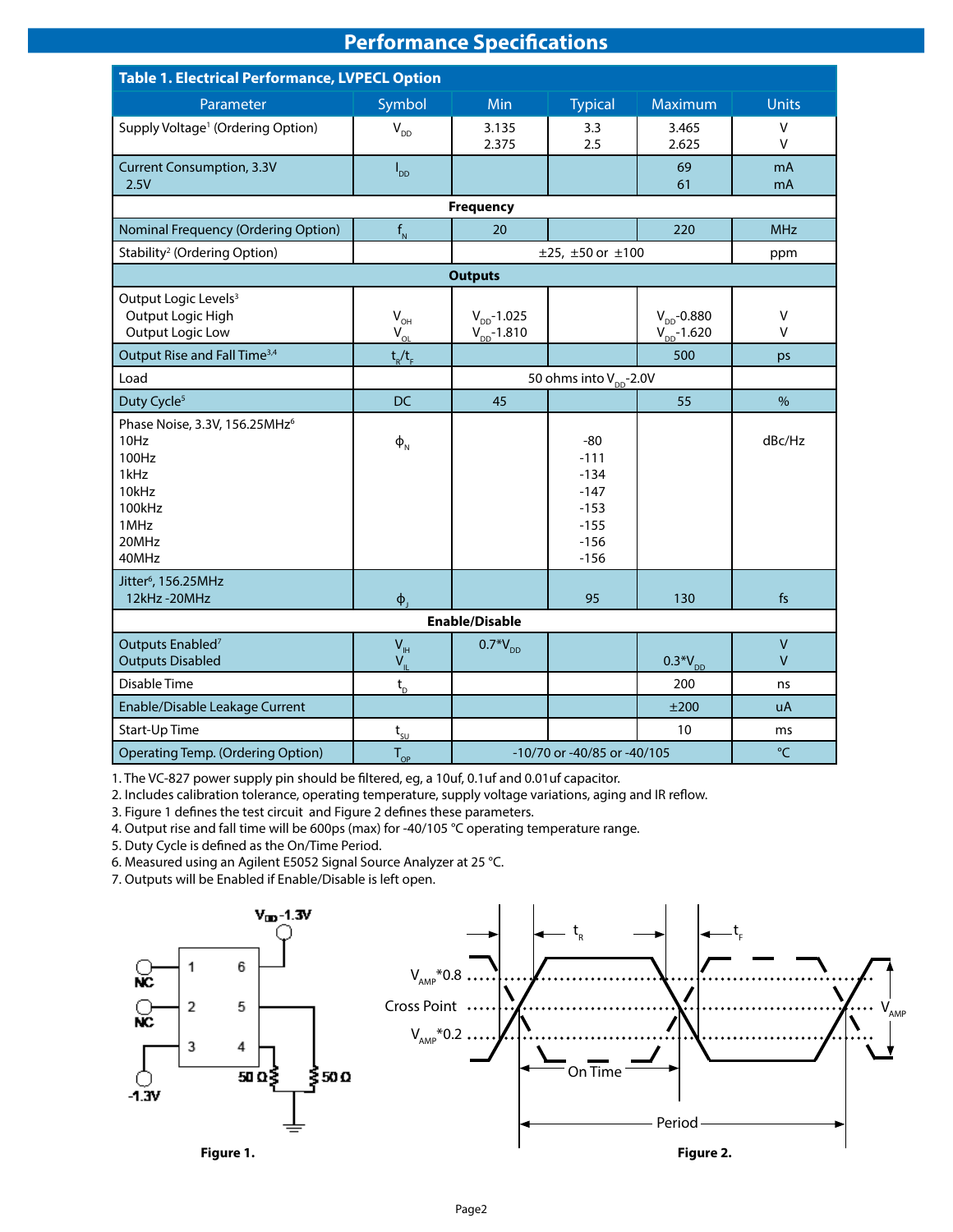# **Performance Specifications**

| <b>Table 2. Electrical Performance, LVDS Option</b>                                                             |                                                          |                             |                                                                             |                        |                              |  |  |  |
|-----------------------------------------------------------------------------------------------------------------|----------------------------------------------------------|-----------------------------|-----------------------------------------------------------------------------|------------------------|------------------------------|--|--|--|
| Parameter                                                                                                       | Symbol                                                   | Min                         | <b>Typical</b>                                                              | Maximum                | <b>Units</b>                 |  |  |  |
| <b>Supply</b>                                                                                                   |                                                          |                             |                                                                             |                        |                              |  |  |  |
| Supply Voltage <sup>1</sup> (Ordering Option)                                                                   | $V_{DD}$                                                 | 3.135<br>2.375<br>1.71      | 3.3<br>2.5<br>1.8                                                           | 3.465<br>2.625<br>1.89 | $\sf V$<br>V<br>$\mathsf{V}$ |  |  |  |
| Current Consumption, 3.3V<br>2.5V<br>1.8V                                                                       | $I_{DD}$                                                 |                             |                                                                             | 33<br>29<br>21         | mA<br>mA<br>mA               |  |  |  |
|                                                                                                                 |                                                          | <b>Frequency</b>            |                                                                             |                        |                              |  |  |  |
| Nominal Frequency (Ordering Option)<br>1.8V                                                                     | $f_{N}$                                                  | 20<br>100                   |                                                                             | 220<br>175             | MHz<br><b>MHz</b>            |  |  |  |
| Stability <sup>2</sup> (Ordering Option)                                                                        |                                                          |                             | $±25, ±50$ or $±100$                                                        |                        | ppm                          |  |  |  |
|                                                                                                                 |                                                          | <b>Outputs</b>              |                                                                             |                        |                              |  |  |  |
| Output Logic Levels <sup>3</sup><br><b>Output Logic High</b><br><b>Output Logic Low</b>                         | $V_{\text{OH}}$<br>$V_{OL}$                              | 0.9                         | 1.43<br>1.10                                                                | 1.6                    | $\sf V$<br>$\mathsf{V}$      |  |  |  |
| <b>Output Amplitude</b>                                                                                         |                                                          | 247                         | 350                                                                         | 454                    | mV                           |  |  |  |
| <b>Differential Output Error</b>                                                                                |                                                          |                             |                                                                             | 50                     | mV                           |  |  |  |
| Offset Voltage                                                                                                  |                                                          | 1.125                       | 1.25                                                                        | 1.375                  | $\vee$                       |  |  |  |
| <b>Offset Voltage Error</b>                                                                                     |                                                          |                             |                                                                             | 50                     | mV                           |  |  |  |
| Output Leakage Current, Outputs Disabled                                                                        |                                                          |                             |                                                                             | 10                     | uA                           |  |  |  |
| Output Rise and Fall Time <sup>3,4</sup>                                                                        | $t_R/t_F$                                                |                             |                                                                             | 500                    | ps                           |  |  |  |
| Load                                                                                                            |                                                          | 100 ohms differential       |                                                                             |                        |                              |  |  |  |
| Duty Cycle <sup>5</sup>                                                                                         | <b>DC</b>                                                | 45                          |                                                                             | 55                     | $\%$                         |  |  |  |
| Phase Noise, 3.3V, 156.25MHz <sup>6</sup><br>10Hz<br>100Hz<br>1kHz<br>10kHz<br>100kHz<br>1MHz<br>20MHz<br>40MHz | $\Phi_{\scriptscriptstyle\rm N}$                         |                             | $-77$<br>$-107$<br>$-134$<br>$-148$<br>$-154$<br>$-156$<br>$-157$<br>$-157$ |                        | dBc/Hz                       |  |  |  |
| Jitter <sup>6</sup> , 156.25MHz<br>12kHz - 20MHz                                                                | $\Phi_{\rm I}$                                           |                             | 90                                                                          | 125                    | f <sub>S</sub>               |  |  |  |
| <b>Enable/Disable</b>                                                                                           |                                                          |                             |                                                                             |                        |                              |  |  |  |
| Outputs Enabled <sup>7</sup><br><b>Outputs Disabled</b>                                                         | $\mathsf{V}_{\scriptscriptstyle\mathsf{IH}}$<br>$V_{IL}$ | $0.7*V_{DD}$                |                                                                             | $0.3*V_{DD}$           | $\mathsf{V}$<br>$\mathsf{V}$ |  |  |  |
| Disable Time                                                                                                    | $t_{\rm D}$                                              |                             |                                                                             | 200                    | ns                           |  |  |  |
| Enable/Disable Leakage Current                                                                                  | $I_{E/D}$                                                |                             |                                                                             | ±200                   | uA                           |  |  |  |
| Start-Up Time                                                                                                   | $t_{\rm SU}$                                             |                             |                                                                             | 10 <sup>°</sup>        | ms                           |  |  |  |
| <b>Operating Temp. (Ordering Option)</b>                                                                        | $T_{OP}$                                                 | -10/70 or -40/85 or -40/105 | $\mathrm{C}$                                                                |                        |                              |  |  |  |

1. The VC-827 power supply pin should be filtered, eg, a 10uf, 0.1uf and 0.01uf capacitor.

2. Includes calibration tolerance, operating temperature, supply voltage variations, aging and IR reflow.

3. Figure 2 defines these parameters and Figure 3 defines the test circuit.

4. Output rise and fall time will be 600ps (max) for -40/105 °C operating temperature range.

5. Duty Cycle is defined as the On/Time Period.

6. Measured using an Agilent E5052 Signal Source Analyzer at 25 °C.

7. Outputs will be Enabled if Enable/Disable is left open.

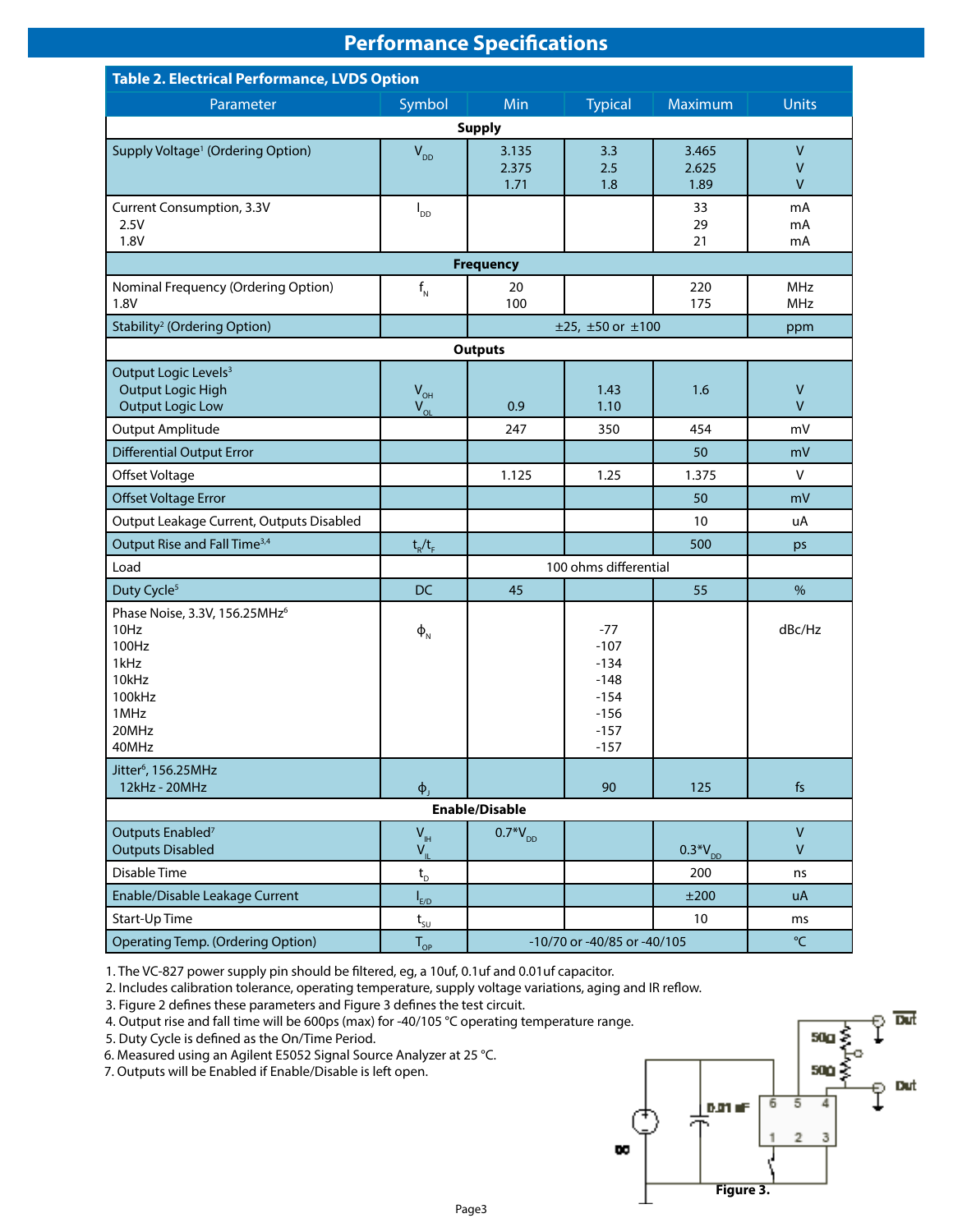# **Package Outline Drawing**







Dimensions in mm

#### **Marking Information:**

XXXMXX = Frequency (example: 100M00)

- YY = Year of Manufacture
- WW = Week of the Year
- C = Manufacturing Location
- $=$  Pin 1 Indicator

# **Recommended Pad Layout**  Pin Diagram



| <b>Table 3. Pinout</b> |           |                                       |  |  |  |  |  |
|------------------------|-----------|---------------------------------------|--|--|--|--|--|
| Pin #                  | Symbol    | <b>Function</b>                       |  |  |  |  |  |
|                        | E/D or NC | Enable/Disable or No Connection       |  |  |  |  |  |
| $\mathcal{P}$          | E/D or NC | Enable/Disable or No Connection       |  |  |  |  |  |
| 3                      | GND       | <b>Electrical and Lid Ground</b>      |  |  |  |  |  |
| 4                      |           | <b>Output Frequency</b>               |  |  |  |  |  |
| 5                      | Cf        | <b>Complementary Output Frequency</b> |  |  |  |  |  |
| 6                      | nn        | <b>Supply Voltage</b>                 |  |  |  |  |  |

| <b>Table 4. Enable Disable Function</b><br>(optional on pin 1 or pin2) |                     |  |  |  |
|------------------------------------------------------------------------|---------------------|--|--|--|
| E/D Pin                                                                | Output              |  |  |  |
| High                                                                   | Clock Output        |  |  |  |
| Open                                                                   | <b>Clock Output</b> |  |  |  |
| l ow                                                                   | High Impedance      |  |  |  |

# **LVPECL Application Diagrams**



# **Figure 4. Single Resistor Termination Scheme**

Resistor values are typically 140 ohms for 3.3V operation and 84 ohms for 2.5V operation.



#### **Figure 5. Pull-Up Pull Down Termination**

Resistor values shown are typical for 3.3 V operation. For 2.5V operation, the resistor to ground is 62 ohms and the resistor to supply is 250 ohms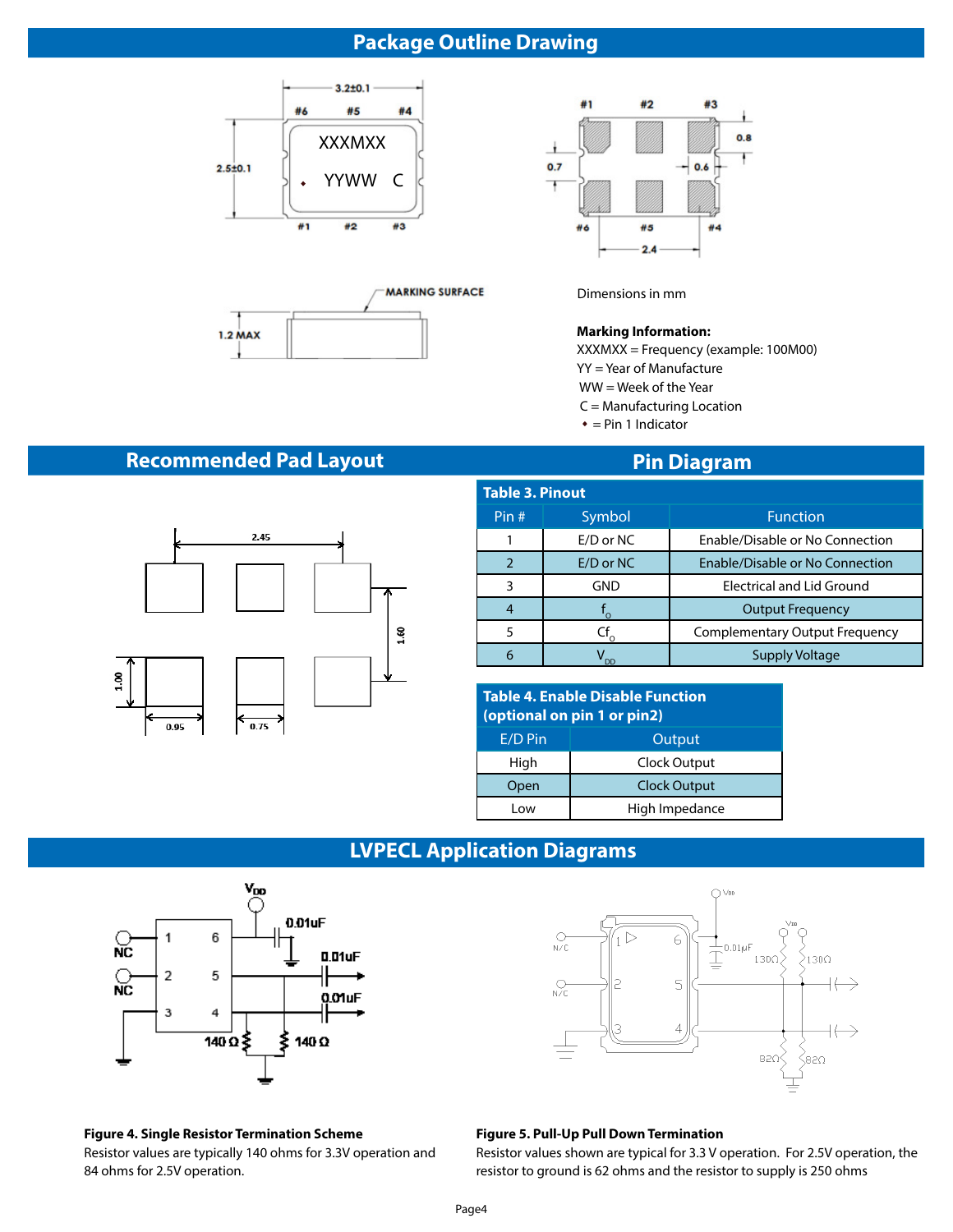The VC-827 incorporates a standard PECL output scheme, which are un-terminated FET drains. There are numerous application notes on terminating and interfacing PECL logic and the two most common methods are a single resistor to ground, Figure 4, or for best 50 ohm matching a pull-up/pull-down scheme as shown in Figure 5 should be used. AC coupling capacitors are optional, depending on the application and the input logic requirements of the next stage.

One of the most important considerations is terminating the Output and Complementary Outputs equally. An unused output should not be left un-terminated, and if it one of the two outputs is left open it will result in excessive jitter on both. PC board layout must take this and 50 ohm impedance matching into account. Load matching and power supply noise are the main contributors to jitter related problems.

# **LVDS Application Diagrams**



**Figure 6. LVDS to LVDS Connection, Internal 100ohm Resistor**  Some LVDS structures have an internal 100 ohm resistor on the input and do not need additional components. AC blocking capacitors can be used if the DC levels are incompatible.



#### **Figure 7. LVDS to LVDS Connection**

Some input structures may not have an internal 100 ohm resistor on the input and will need an external 100ohm resistor for impedance matching. Also, the input may have an internal DC bias which may not be compatible with LVDS levels, AC blocking capacitors can be used.

One of the most important considerations is terminating the Output and Complementary Outputs equally. An unused output should not be left un-terminated, and if it one of the two outputs is left open it will result in excessive jitter on both. PC board layout must take this and 50 ohm impedance matching into account. Load matching and power supply noise are the main contributors to jitter related problems.

### **IR Compliance**

### **Suggested IR Profile**

Devices are built using lead free epoxy and can be subjected to standard lead free IR reflow conditions shown in Table 4. Contact pads are gold over nickel and lower maximum temperatures can also be used, such as 220C.

| Table 5. Reflow Profile  |                            |             |  |  |
|--------------------------|----------------------------|-------------|--|--|
| Parameter                | Symbol                     | Value       |  |  |
| PreHeat Time             | ts                         | 200 sec Max |  |  |
| Ramp Up                  | $R_{_{UP}}$                | 3°C/sec Max |  |  |
| Time above 217°C         | tL                         | 150 sec Max |  |  |
| Time to Peak Temperature | tAMB-P                     | 480 sec Max |  |  |
| Time at 260°C            | tP                         | 30 sec Max  |  |  |
| Time at 240°C            | tP2                        | 60 sec Max  |  |  |
| Ramp down                | $\mathsf{R}_{\mathsf{DN}}$ | 6°C/sec Max |  |  |

#### Solderprofile:

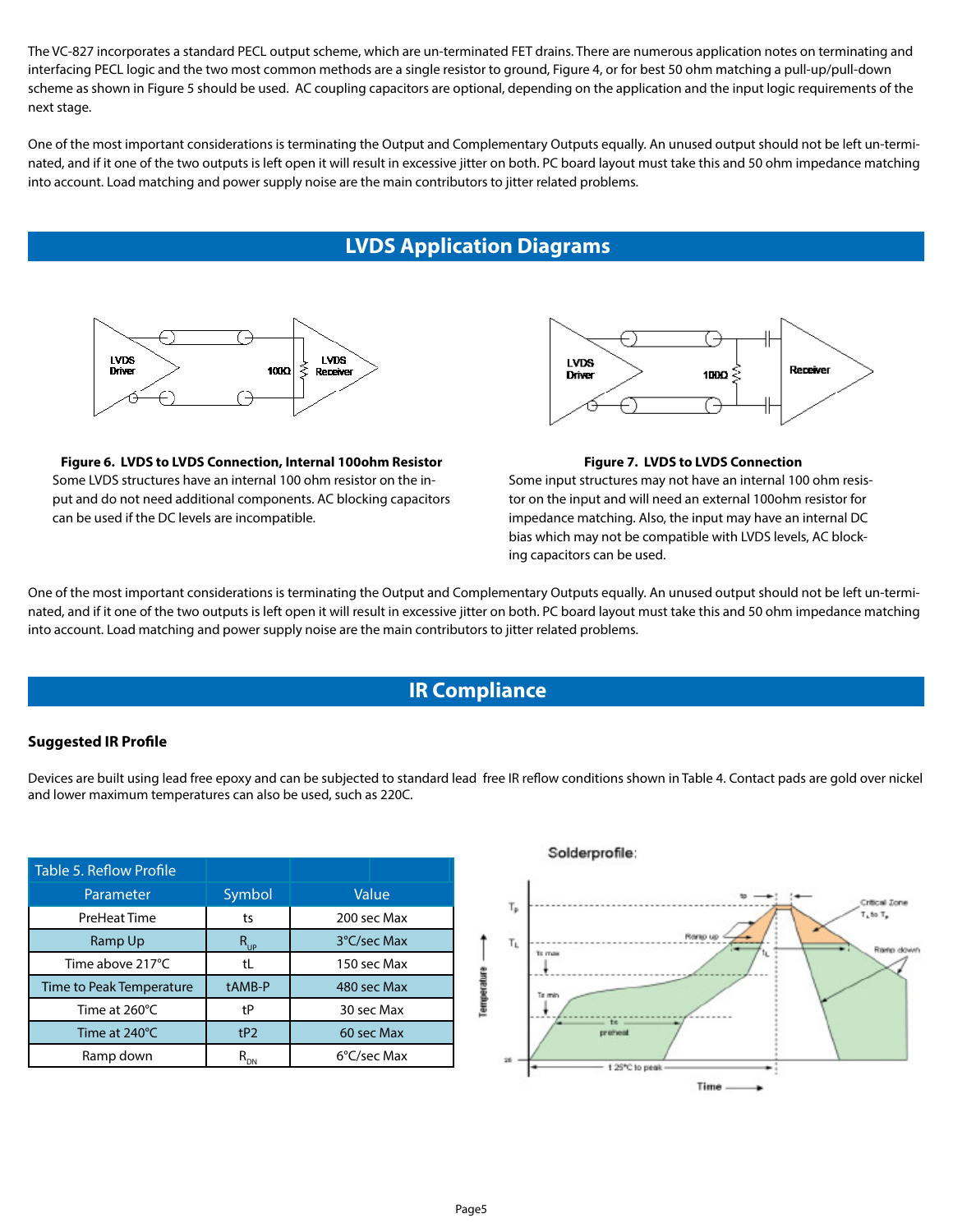# **Environmental Compliance**

| Table 6. Environmental Compliance                      |                              |  |  |  |  |
|--------------------------------------------------------|------------------------------|--|--|--|--|
| Parameter                                              | Condition                    |  |  |  |  |
| <b>Mechanical Shock</b>                                | MIL-STD-883 Method 2002      |  |  |  |  |
| <b>Mechanical Vibration</b>                            | MIL-STD-883 Method 2007      |  |  |  |  |
| <b>Temperature Cycle</b>                               | MIL-STD-883 Method 1010      |  |  |  |  |
| Solderability                                          | MIL-STD-883 Method 2003      |  |  |  |  |
| Fine and Gross Leak                                    | MIL-STD-883 Method 1014      |  |  |  |  |
| <b>Resistance to Solvents</b>                          | MIL-STD-202 Method 2015      |  |  |  |  |
| Moisture Sensitivity Level                             | MSL1                         |  |  |  |  |
| <b>Contact Pads</b>                                    | Gold (0.3-1.0um) over Nickel |  |  |  |  |
| ThetaJC (bottom of case), Maximum Junction Temperature | 23 °C/W, 150°C               |  |  |  |  |
| Weight                                                 | 28 <sub>mg</sub>             |  |  |  |  |

# **Maximum Ratings, Tape & Reel**

### **Absolute Maximum Ratings and Handling Precautions S**

Stresses in excess of the absolute maximum ratings can permanently damage the device. Functional operation is not implied or any other excess of conditions represented in the operational sections of this data sheet. Exposure to absolute maximum ratings for extended periods may adversely affect device reliability. Although ESD protection circuitry has been designed into the VC-827, proper precautions should be taken when handling and mounting, Vectron employs a Human Body Model and Charged Device Model for ESD susceptibility testing and design evaluation. ESD thresholds are dependent on the circuit parameters used to define the model. Although no industry standard has been adopted for the CDM a standard resistance of 1.5kOhms and capacitance of 100pF is widely used and therefor can be used for comparison purposes.

| Table 7. Maximum Ratings         |                              |               |
|----------------------------------|------------------------------|---------------|
| Parameter                        |                              | Unit          |
| Storage Temperature              | -55 to 125                   | °C            |
| <b>Junction Temperature</b>      | 150                          | $\mathcal{C}$ |
| Supply Voltage                   | $-0.5$ to 5.0                |               |
| Enable Disable Voltage           | -0.5 to $V_{\text{nn}}$ +0.5 |               |
| ESD, Human Body Model            | 1500                         |               |
| <b>ESD, Charged Device Model</b> | 1500                         |               |

| Table 8. Tape and Reel Information |     |     |                      |                |     |   |    |    |    |                |                |        |
|------------------------------------|-----|-----|----------------------|----------------|-----|---|----|----|----|----------------|----------------|--------|
| Tape Dimensions (mm)               |     |     | Reel Dimensions (mm) |                |     |   |    |    |    |                |                |        |
| W                                  |     | Do  | Po                   | P <sub>1</sub> | Α   | B |    |    | N  | W <sub>1</sub> | W <sub>2</sub> | #/Reel |
|                                    | 3.5 | 1.5 |                      |                | 178 |   | 13 | 21 | 60 | 10             | 14             | 3000   |

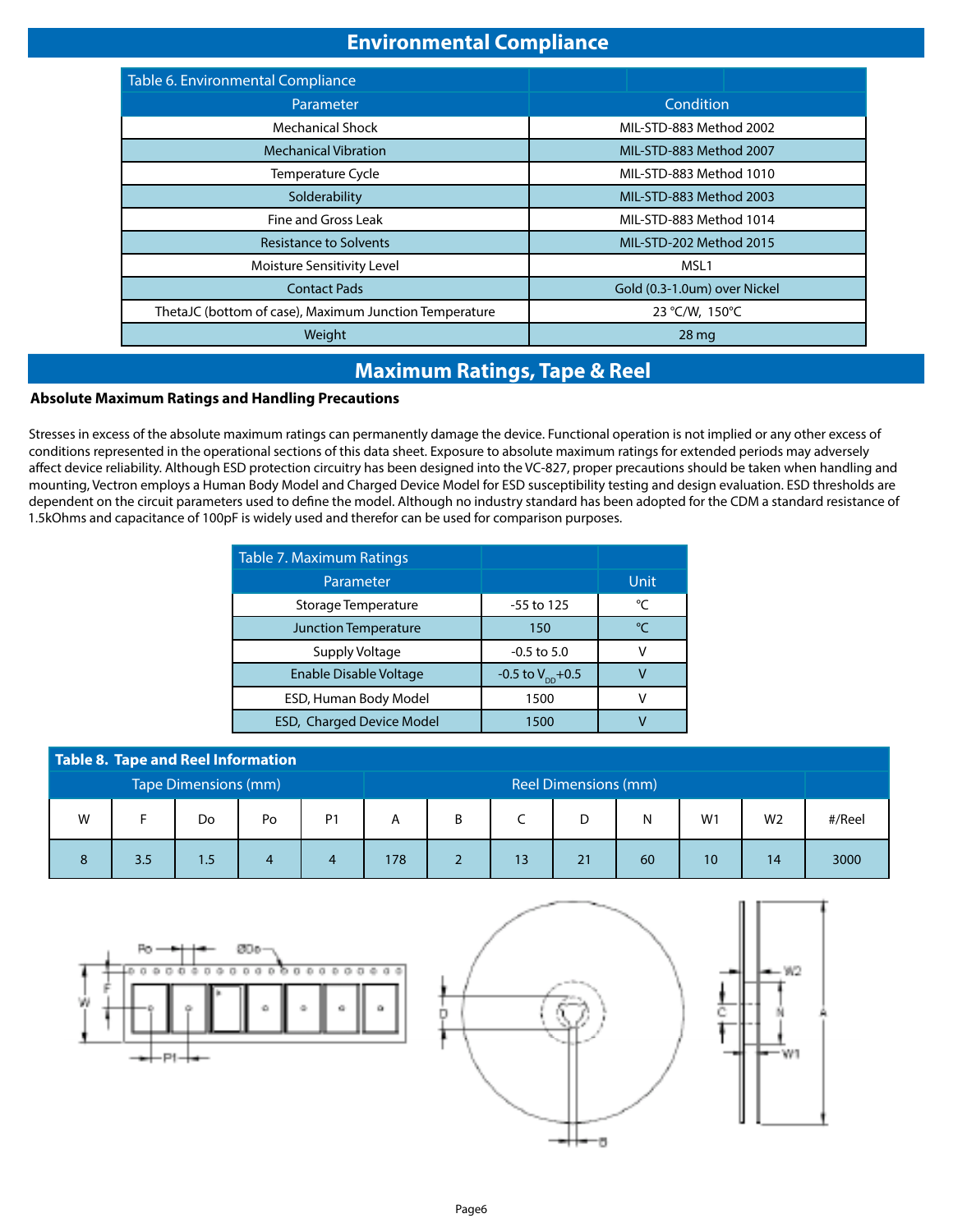### **Ordering Information**



#### **Notes:**

a) Only ±100ppm stability option is available for temperature range of -40/105 °C. ±50ppm is available in some cases.

b) Not all combinations of options are available. Other specifications may be available upon request. Consult with factory.

**Example: VC-827-ECE-KAAN-125M000000TR Tape and Reel VC-827-ECE-KAAN-125M000000 Cut Tape VC-827-ECE-KAAN-125M000000\_SNPB Tin lead solder dipped**